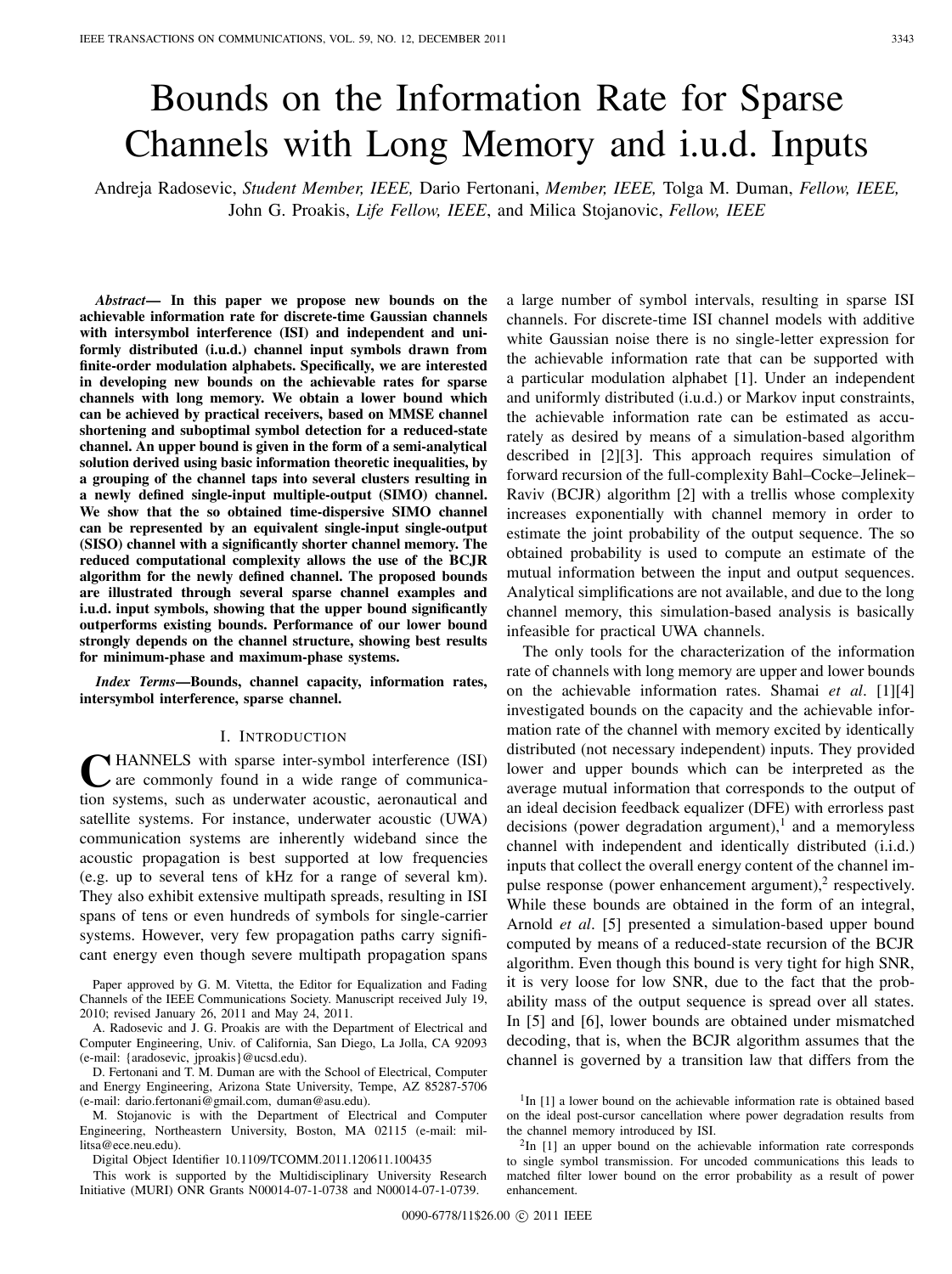actual channel law. Unfortunately, these bounds are loose, since minimum-phase representation of a sparse channel with a long memory doesn't collect a significant portion of the energy in the first few channel taps. The same observation holds for the matched-filter representation of the ISI channel, considered in [6]. A more advanced method is developed in [7], where the auxiliary channel for mismatched decoding is constrained to be an arbitrary finite-state machine, and the conditional probabilities between states are optimized at each stage of the algorithm. In a recent work [8], a proposed method for the computation of a lower bound requires evaluation of the magnitude sum of the precursor ISI terms as well as identification of the dominant terms as seen at the output of the MMSE-DFE. The computational load required to obtain a tight bound is high, since the number of dominant terms of the precursor ISI for the sparse channels with large delay spreads is potentially very large. These bounds can be easily extended to multiple-input multiple-output (MIMO) systems based on the results given in [9] and [10]. None of the existing bounds seem to be suitable for ISI channels with long delay spreads and a sparse multipath structure.

In this paper, we investigate bounds on the information rate of a deterministic channel with long memory and sparse multipath structure, assuming i.u.d. inputs drawn from a finite-order modulation alphabet. We propose a lower bound achievable by practical receivers, extending the initial analysis in [11] where a particular reduced-complexity soft-output detection scheme is employed based on the application of the sum-product algorithm to the factor graphs [12]. We analyze the performance of the receiver composed of a finite length impulse response (FIR) filter designed to reduce the number of channel states by applying a channel shortening that does not completely eliminate the ISI. We apply the modified BCJR algorithm of the trellis size matched to the memory of the reduced-state channel. We propose a simulation-based approach for the computation of an upper bound. We group channel taps into several clusters resulting in a newly defined single-input multiple-output (SIMO) channel with a reduced channel memory. From the so obtained SIMO channel we derive an equivalent single-input single-output channel based on maximal ratio combining (MRC) using the maximum likelihood (ML) criterion. Using the BCJR algorithm we estimate the achievable information rate for the derived singleinput single-output (SISO) channel and use it to obtain an upper bound on the achievable information rate of the sparse channel of interest. Therefore, we develop our lower and upper bounds by utilizing the modified and the classical BCJR algorithm, respectively, and operating on a trellis of reduced computational complexity.

The paper is organized as follows. In the next section, we describe the system model and the general framework under which new bounds are derived. In Sections III and IV, lower and upper bounds on the achievable information rate of ISI channels are presented, respectively. Section V presents the performance results of the proposed bounds based on different channel examples. Concluding remarks are given in Section VI.

Fig. 1. System model.

## II. SYSTEM MODEL

We consider the transmission scheme depicted in Fig. 1, where it is assumed that the channel input is a sequence of i.u.d. complex-valued symbols drawn from finite-order modulation alphabet of cardinality *M*, and transmission is from time index  $n = 0$  to  $n = N - 1$ . This symbol sequence  $x = \{x_n\}_{n=0}^{N-1}$  is obtained by a direct mapping of information bits to symbols of the modulation alphabet. Assuming observation intervals that are shorter than the coherence time of the channel, and ideal synchronization, the physical propagation environment can be modeled as a fixed discrete-time channel, so that the received sample at time index  $n$  is given as [13]

$$
y_n = \sum_{l=0}^{L} h_l x_{n-l} + w_n,
$$
 (1)

where  ${w_n}_{n=0}^{N-1}$  are i.i.d. complex Gaussian random variables with zero-mean and variance  $\sigma^2$  per dimension,  $\mathbf{h} = \{h_n\}_{n=0}^{n=L}$ represents the discrete-time equivalent channel impulse response, and  $L$  is the channel memory. We focus on channels with long memory  $L$ , and very few non-zero channel taps  $h_l$ in order to emphasize the channel *sparseness*. We assume that *h* and  $\sigma^2$  are known at the receiver.

The achievable information rate supported by the system (1) can be expressed as [14]

$$
I(X;Y) = \lim_{N \to \infty} \frac{1}{N} I(\mathbf{x}; \mathbf{y}), \qquad (2)
$$

which can be estimated as accurately as desired by using the simulation-based BCJR algorithm. Note that *x* is not defined for negative indices, for which we assume that  $x_n = 0$ . This fact will lead to an "edge effect" with a diminishing effect on the term from  $(2)$ , as N tends to infinity. This approach requires simulation of a full-complexity forward recursion of the BCJR algorithm that processes a trellis with  $M<sup>L</sup>$ states in order to estimate the joint probability of the output sequence. Due to the large values of  $L$ , this simulation-based analysis is practically infeasible. Therefore, upper and lower bounds on  $I(X; Y)$  are required to characterize the achievable information rate for channels with long memory.

#### *A. Lower Bound on*  $I(X; Y)$  – Preliminaries

A lower bound can be obtained based on the data-processing inequality [14], by considering an arbitrary receiver that processes the received samples *y*, and produces the decisions  $\overline{z} = \{z_n\}_{n=0}^{N-1}$ . In the case of hard-output detection,  $z_n$  is the estimate of the symbol  $x_n$ , and thus belongs to the signal constellation. For both hard and soft-output detection, the dataprocessing inequality guarantees that

$$
\lim_{N \to \infty} \frac{1}{N} I(\mathbf{x}; \mathbf{z}) = I(X; Z) \le I(X; Y)
$$
\n(3)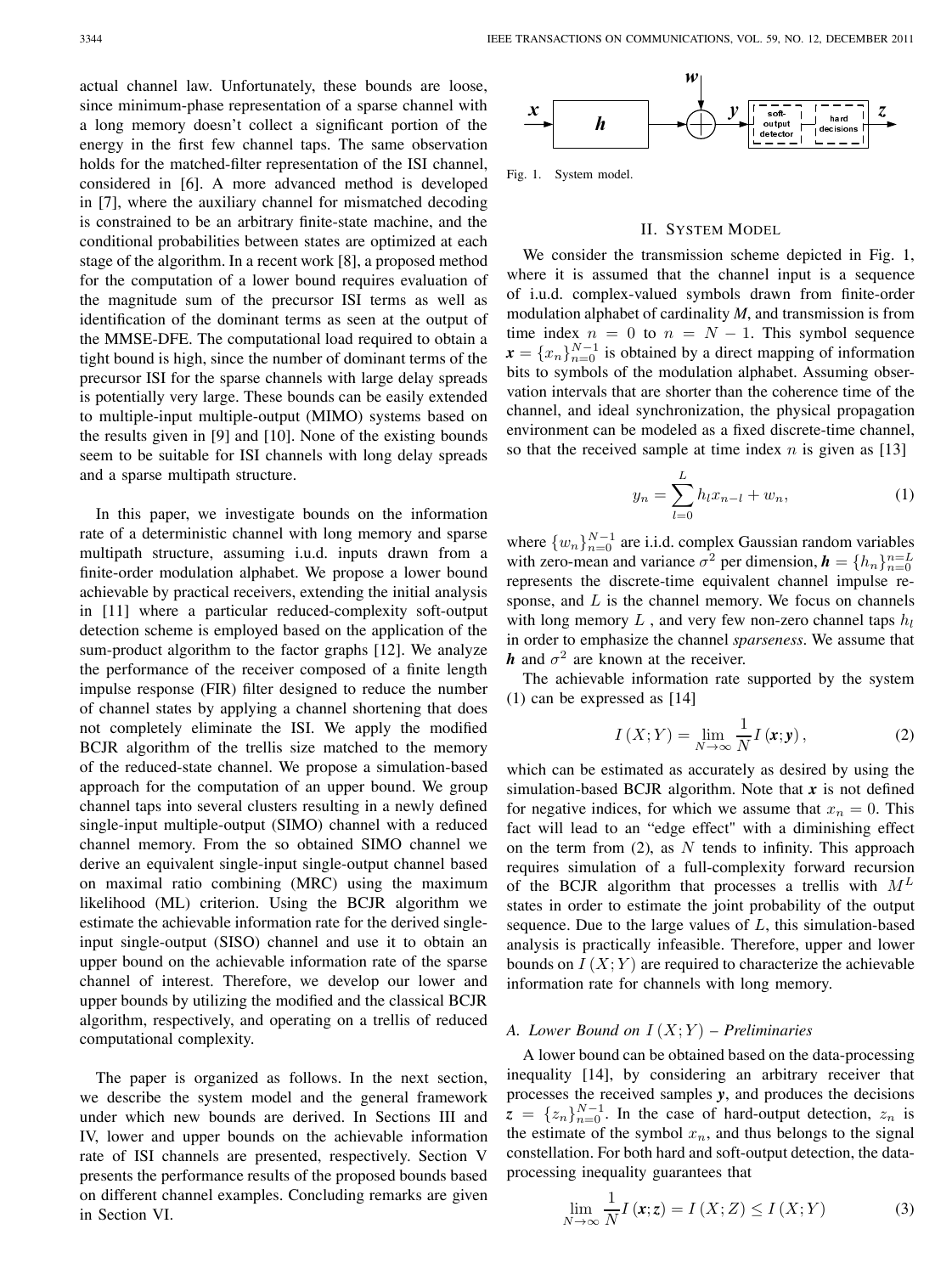The mutual information in (3) still involves infinite-length sequences, which makes it impractical to compute when the channel and the receiver have memory. However, the chain rule for the mutual information guarantees that  $I(X;Z)$  is lower bounded by

$$
I_{LB} = I\left(x_n; z_n\right) \tag{4}
$$

for each  $n$  at which the system is not affected by transient effects. Note that the evaluation of  $I_{LB}$  requires computation of the mutual information between elements of the sequences, and not between the entire sequences as in (3). Hence, similar to [11] where a different soft-output detector is employed, we can evaluate  $I_{LB}$  by first estimating the joint statistics of  $x_n$  and  $z_n$  through long simulations of the channel and the receiver, and then employing numerical methods. The specific receiver adopted for the computation of the lower bound in (4) does not affect its validity, but does affect the tightness of the inequality. In fact, the value of  $I_{LB}$  gives the ultimate information rate supported by a system adopting that specific receiver, when concatenated with a fully-interleaved outer code [15]. Hence, the better the receiver, the tighter the lower bound. Note that iterating between the outer channel decoder and the soft-output detector will increase the information rate at the output of the iterative receiver. Unfortunately, there is no information theoretic support that this side information will not violate the lower bound condition, since data processing inequality is no longer applicable.

Optimal detection is based on the computation of the maximum *a posteriori* probability (APP)  $P(x_n | y)$  of each detected modulation symbol  $x_n$  for each time instance  $n$ , given the received sequence  $y = \{y_n\}_{n=0}^{N-1}$ . Unfortunately, providing APP as soft-output information is infeasible, since the optimal soft-output BCJR detector is impractical for implementation due to the long memory  $L$  of the channel. Therefore, suboptimal soft-output detection schemes are employed. This topic will be addressed in Section III.

## *B. Upper Bound on*  $I(X; Y)$  – Preliminaries

The upper bound in [1] is obtained based on the information rate computation of a memoryless channel with i.i.d. inputs that collects the overall energy content of the channel impulse response (power enhancement argument). The framework under which this bound is derived motivate us to propose a new class of upper bounds with the tightness governed by the multipath structure of the channel.

In general, we can re-write the mutual information  $I(x; y)$ , by applying the chain rule [1]:

$$
I(\mathbf{x}; \mathbf{y}) = I(\mathbf{x}_0^{N-1}; \mathbf{y}_0^{N-1})
$$
(5)  
= 
$$
\sum_{n=0}^{N-1} I(x_n; \mathbf{y}_0^{N-1} | \mathbf{x}_0^{n-1})
$$
  

$$
\leq \sum_{n=0}^{N-1} I(x_n; \mathbf{y}_0^{N-1} | \mathbf{x}_0^{n-1}, x_{n+1}, x_{n+2}, ..., x_{N-1}),
$$

where the inequality follows from the fact that we consider i.u.d. channel inputs *x*. An abbreviated form  $x_i^j$  is used to denote the sequence  ${x_n}_{n=i}^j$ . This argument, following the derivation in [1], will lead to the well known upper bound on the achievable information rate for i.i.d. inputs based on MRC (power enhancement argument):

$$
I(X;Y) = \lim_{N \to \infty} \frac{1}{N} I(\mathbf{x}; \mathbf{y}) \le I(x_n; \rho x_n + w_n), \quad (6)
$$

where

$$
\rho = \sqrt{\sum_{l=0}^{L} |h_l|^2}.
$$
 (7)

Generally, this bound is not tight for channels with large delay spreads and strong ISI, meaning that the channel energy  $\rho$ is more or less evenly distributed among all channel taps. The reason is that collecting of the channel energy  $\rho$  into a single channel tap maximizes the achievable information rate among all ISI channels with the same energy constraint. This fact indicates that different channels with the same energy constraint support rates that are between the rates of the original channel (1) and the single-tap channel (6). In fact, we will see in Section IV that a tighter bound on the achievable information rate can be obtained by grouping the channel taps into clusters as in (5), and exploiting the similar method as MRC. This will transform our channel into the newly defined SIMO channel with a reduced size memory, which leads to a less demanding computation of the achievable information rate of the modified channel, i.e., an upper bound on the information rate of the original one.

# III. LOWER BOUND ON INFORMATION RATE WITH I.U.D. INPUTS

In order to compute the lower bound on the achievable information rate as in (4) suboptimal detectors are required that exploit the knowledge of the channel sparseness.

We have considered several receivers in the literature and found that the best performance/complexity trade-off is provided by that proposed in [12], a reduced-complexity softoutput detector based on the application of the sum-product algorithms to factor graphs representing joint APP of the transmitted symbols. The most attractive features of this receiver are its computational complexity, which increases exponentially not with the channel memory  $L$  (as in the BCJR algorithm), but with the number of non-zero taps. The advantage of this algorithm is very clear in the case of UWA channels characterized by long delay spreads and a sparse multipath structure. It was verified that the sumproduct algorithm approaches the performance to the optimal BCJR algorithm [12] that computes exact marginal APPs of the transmitted symbols when the factor graph does not have cycles of length less than 6. The proposed lower bound significantly improves the lower bound from [4] as demonstrated by numerical examples previously reported in [11]. However, the receiver used in [11] requires multiple iterations that are critical for the proper functionality of the detector, and calibration of various parameters, which is very challenging for typical UWA channels with large delay spreads. There are also other suboptimal detectors that exploit knowledge of the channel sparseness [16][17].

We consider an alternative receiver structure consisting of a channel shortening filter, and a modified soft-output BCJR detector employed with the objective of obtaining a suboptimal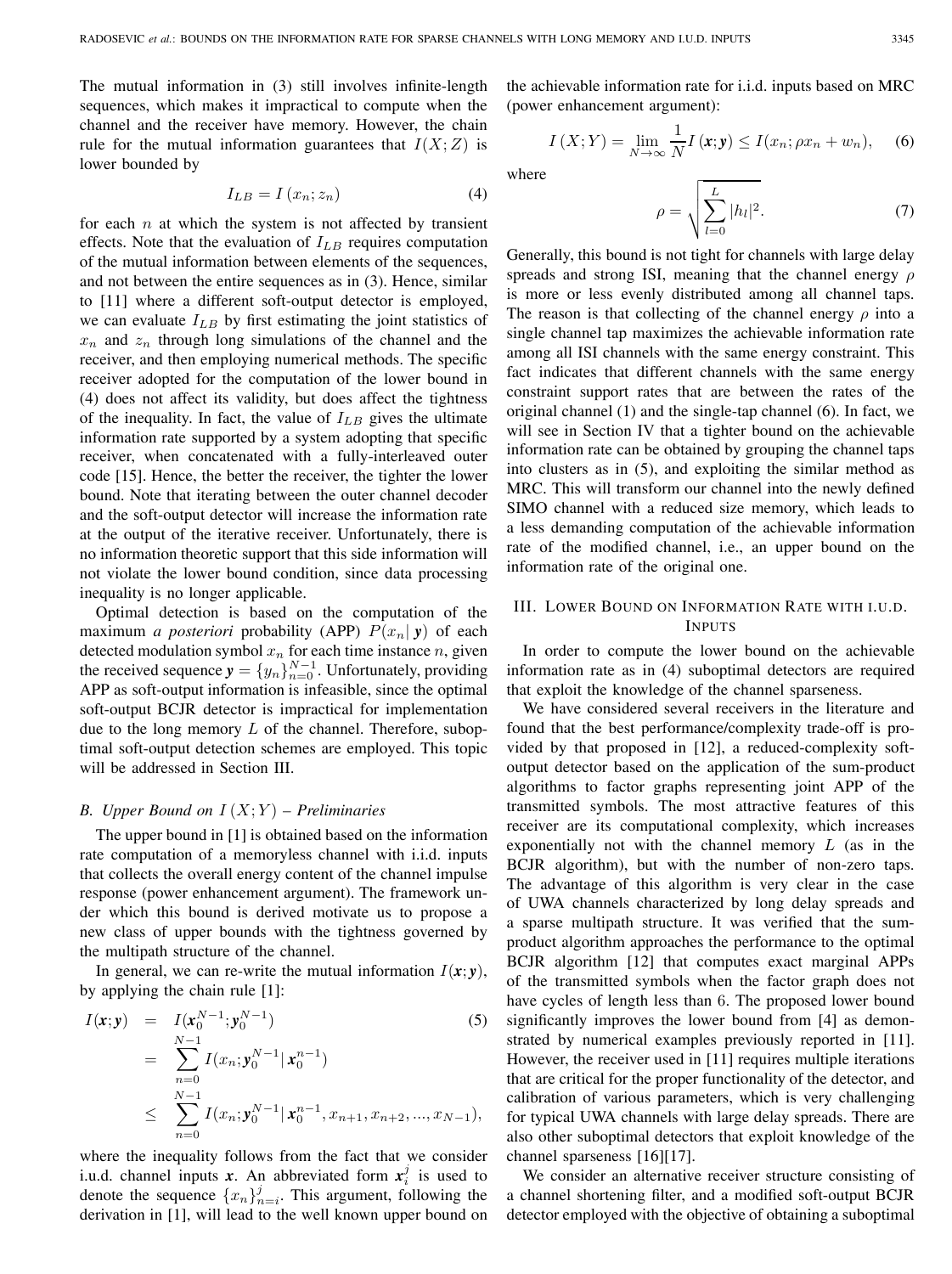

Fig. 2. Reduced-complexity receiver structure.

soft-output detector with a reasonable performance/complexity trade-off, and computational complexity that is lower than the receiver proposed in [12]. Essentially, bounds from this paper and [11] originate from the same idea – to exploit the detector which is suitable for a sparse multipath structure and long channel delays. The receiver shown in Fig. 2 is discussed in the rest of this section.

#### *A. Prefiltering*

Suboptimal detectors can be derived by reducing the memory of the channel at the input of the detector. For this purpose we consider linear channel shortening filters. Prefiltering will usually result in loss of the sparse structure of the channel, what makes our approach applicable even to general (non-sparse) ISI channels. The channel shortening filter in conjunction with the classical BCJR algorithm is no longer the optimal detector for soft-output detection and modifications to the classical BCJR are required in order to improve its performance. Nevertheless, the filter coefficients can be computed efficiently based on various design methods available in the literature, leading to significant complexity reduction.

In this paper, the MMSE method similar to the one described in [18][19] is used to design linear channel shortening filters. Let us define a target channel impulse response  $f = \{f_n\}_{n=0}^{n=L'}$  where L' is the memory of the target channel impulse response, and a MMSE equalizer filter  $g = \{g_n\}_{n=0}^{n=L}$ with finite memory  $L$ . The objective of the MMSE-based approach is to find the target function  $f$  and the equalizer filter *g* simultaneously by minimizing the mean-squared error between the equalizer output and the desired target. By defining error sequence  $\epsilon_n = \vec{f}^H \vec{x}_{n-L}^n - \vec{g}^H \vec{y}_{n-\bar{L}}^n$ , and under the assumption of independent inputs and independent noise samples, the MSE can be written as [19]

$$
E\left\{\left|\epsilon_{n}\right|^{2}\right\}=\epsilon^{2}=\mathbf{f}^{H}R_{xx}\mathbf{f}+\mathbf{g}^{H}R_{yy}\mathbf{g}-\mathbf{f}^{H}R_{xy}\mathbf{g}-\mathbf{g}^{H}R_{yx}\mathbf{f},\,\,(8)
$$

where  $R_{xx} = E\{x_{n-L}^n, (x_{n-L}^n)^H\}$ ,  $R_{yy} = E\{y_{n-L}^n, (y_{n-L}^n)^H\}$  and  $R_{xy} = E\{x_{n-L}^n, (y_{n-L}^n)^H\}$  are  $(L'+1) \times (L'+1)$  correlation,  $(\bar{L}+1) \times (\bar{L}+1)$  correlation and  $(L'+1) \times (\bar{L}+1)$  cross-correlation matrices, respectively.

Minimization of the MSE given by (8) with respect to both *f* and *g*, is done under the constraint that  $q_0 = 1$  to avoid the trivial solution  $f = 0$  and  $g = 0$ . This constraint corresponds to the minimum-phase solution to the decision feedback equalizer design problem for large  $L'$ . In [18] it is shown that this constraint introduces less correlation in the noise at the output of the equalizer filter than other constraints such as fixed energy or partial response targets. In order to minimize the MSE subject to  $g_0 = 1$ , we write the Lagrangian in the following form:

$$
\epsilon^2 = f^H R_{xx} f + g^H R_{yy} g - f^H R_{xy} g - g^H R_{yx} f - 2\lambda (e_0^H f - 1), \tag{9}
$$



Fig. 3. Example of the optimal and actual target response with  $L' = 9$  for an underwater channel impulse response with  $L = 34$ .

where  $e_0$  is a unit vector with first element having value 1 and all other elements set to 0. Taking the derivative of MSE with respect to *f*, we obtain the following solution for the optimal target response at the output of the equalizer filter:

$$
f_{opt} = \frac{(R_{xx} - R_{xy}R_{yy}^{-1}R_{yx})^{-1}\mathbf{e}_0}{\mathbf{e}_0^H (R_{xx} - R_{xy}R_{yy}^{-1}R_{yx})^{-1}\mathbf{e}_0}.
$$
 (10)

Consequently, the optimal solution for the equalizer filter is obtained as

$$
\boldsymbol{g}_{opt}^H = \boldsymbol{f}_{opt}^H R_{xy} R_{yy}^{-1}.\tag{11}
$$

We note that other constraints may result in a lower MSE in (8), but at the expense of increased correlation among noise samples at the output of the equalizer filter *g*.

In Fig. 3, we provide an example of the channel shortening filter applied to a shallow water acoustic channel impulse response (measured in KAM08 experiment [20]). The optimal target channel impulse response $f_{opt}$  is assumed to be of length  $L' = 9$ . We observe that the actual target channel impulse response  $f$  (obtained by convolving  $h$  and  $g_{\text{out}}$ ) is close to  $f_{opt}$  (i.e. for  $n \ge L' + 1$ , the channel taps  $f_n$  are sufficiently small).

We assume that the channel output (1) is filtered by the linear equalizer  $g_{\text{opt}}$  from (11) and produces output sequence  $q = \{q_n\}_{n=0}^{N-1}$ . We consider equalizer filters which are nonsingular (this is guaranteed from the MMSE design [21]), or filter approximations [22], for which there exists a stable invertible filter. Under this condition, we can write

$$
I(X;Y) = I(X;Q) = \lim_{N \to \infty} \frac{1}{N} I(\mathbf{x}; \mathbf{q}), \quad (12)
$$

where the sequence *q* preserves the information rate supported by the original channel output sequence *y*. The achievable information rate  $I(X; Q)$  is bounded as in (3) by employing a soft-output detector to the prefiltered sequence. Therefore, following the channel shortening filter  $g_{opt}$  given by (11), the classical BCJR algorithm with a  $M^{L'}$  state trellis can be applied to the prefiltered sequence *q*. Note that the classical BCJR is mismatched by coloring of the noise at the output of the equalizer, and a difference between the actual and the optimal target impulse responses as illustrated in Fig. 3.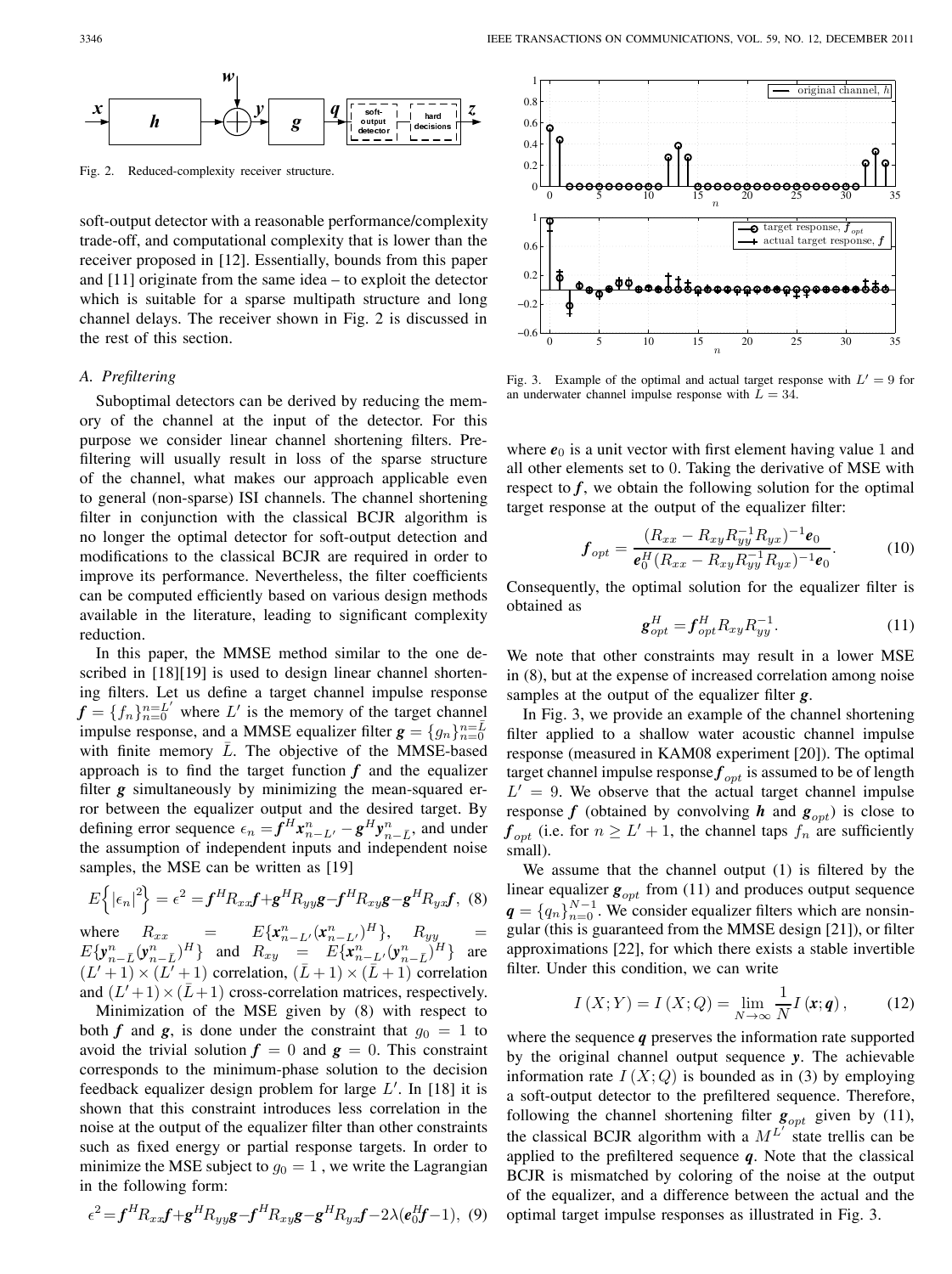#### *B. Modified BCJR*

The noise correlation induced by  $g_{opt}$  degrades the performance of the classical BCJR algorithm significantly, and modifications of the classical algorithm are required. Therefore, we propose a modified BCJR detector based on noise prediction. For this trellis-based algorithm, let us define, at each time instance  $n$ , the state  $s_n$  as

$$
s_n = (x_{n-L'}, x_{n-L'+1}, \dots, x_{n-2}, x_{n-1}). \tag{13}
$$

The branch metric of the classical BCJR algorithm is given as [23][24]

$$
\gamma_n(x_n, s_n) = \frac{1}{M} \exp \left( -\frac{1}{2\sigma^2} \left| y_n - \sum_{l=0}^L h_l x_{n-l} \right|^2 \right).
$$
 (14)

Ideally, the branch metrics (14) can be modified by whitening the noise with infinite length impulse response filters. Because the linear filter design based on the MMSE criterion presented in the previous subsection introduces less noise correlation than other similar methods, we observed that an ideal infinitelength invertible filter can be approximated reliably by an FIR filter  $g_{inv} = \{g_{inv,n}\}_{n=0}^{\hat{L}}$ , where  $\hat{L}$  is the memory of the finite length approximation. Therefore, following similar arguments as in [25], the branch metric in (14) can be modified as

$$
\gamma_n^*(x_n, s_{n-\hat{L}}^n) = \frac{1}{M} \exp\left(-\frac{\left|g_{inv}^H \left(q_{n-\hat{L}}^n - p(x_n, s_{n-\hat{L}}^n)\right)\right|^2}{2\sigma^2}\right), (15)
$$

where  $p(x_n, s_{n-\hat{L}}^n) = {p_k}_{k=n-\hat{L}}^{k=n}$  is a sequence of noise-<br>less outputs of the target channel impulse response,  $p_k =$  $\sum_{l=0}^{L'} f_l x_{k-l}$ . Since our modified BCJR algorithm has a trellis of size  $M^{L'}$ , the channel inputs  $x_{n-i}$ , for  $L'+1 \le i \le L'+\hat{L}$ , are not available at time instant  $n$ , forcing us to use tentative decisions  $\hat{x}_{n-i}$ . These decisions can be obtained during a modified forward recursion of the BCJR algorithm as described in the remainder of this section.

Besides the branch metric formulation, an important part of the classical BCJR algorithm is given by two recursive equations [24]:

$$
\alpha_{n+1}(s_{n+1}) = \sum_{x_n, s_n} I(x_n, s_n, s_{n+1}) \gamma_n(x_n, s_n) \alpha_n(s_n), \tag{16}
$$

$$
\beta_n(s_n) = \sum_{x_n, s_{n+1}} I(x_n, s_n, s_{n+1}) \gamma_n(x_n, s_n) \beta_{n+1}(s_{n+1}), \tag{17}
$$

where  $\alpha_n(s_n)$  and  $\beta_n(s_n)$  are the state metrics of *forward recursion* (16) and *backward recursion* (17), respectively.  $I(x_n, s_n, s_{n+1})$  is the indicator function equal to 1 if  $x_n$ ,  $s_n$  and  $s_{n+1}$  satisfy the trellis constraints, and 0 otherwise. We will assume that the first state  $\bar{s}_0$  and the last state  $\bar{s}_{N+1}$ of the BCJR algorithm are known. Therefore, recursions (16) and (17) are initialized by  $\alpha_0(\bar{s}_0)=1$  and 0 for other state metrics, and  $\beta_{N+1}(\bar{s}_{N+1})=1$  and 0 for other state metrics, respectively. The modification of the forward recursion given in equation (16) is based on the concept of survivor paths from the classical Viterbi algorithm [26] and it is given by

$$
\alpha_{n+1}^*(s_{n+1}) = \max_{x_n, s_n} I(x_n, s_n, s_{n+1}) \gamma_n^*(x_n, s_n) \alpha_n^*(s_n).
$$
 (18)

Once the tentative decisions  $\hat{x}_{n-i}$  for  $L' + 1 \le i \le L' + L$  are obtained, we can compute the modified backward recursion in the following form:

$$
\beta_n^*(s_n) = \sum_{x_n, s_{n+1}} I(x_n, s_n, s_{n+1}) \gamma_n^*(x_n, s_n) \beta_{n+1}^*(s_{n+1}). \tag{19}
$$

Note that the concept of survivor paths is not needed for backward recursion since tentative decisions are already available. We should point out that determining tentative decisions from the forward recursion (18) is more reliable in the case of a minimum-phase channel, suggesting that without any loss in the achievable information rate, every channel of interest should be transformed to a minimum-phase representation before the modified BCJR detector is employed. For maximumphase systems, the alternative is to use the backward recursion to determine tentative decisions on transmitted symbols. The lower bound (4) is computed numerically by estimating the first order joint statistics of the channel input  $x_n$  and the softoutput  $z_n$  of the modified BCJR algorithm, as done in [15].

Note that the proposed receiver structure is applicable to non-sparse ISI patterns as well, but the effectiveness of the proposed approach is strictly limited by the design of the channel shortening filter. The equalizer filter from (11) would have to suppress most of the ISI which is outside the scope of the memory length  $L'$  of the target channel impulse response (11). We conducted extensive simulations which indicate that channel shortening is not effective for the channel with long memory and non-sparse structure, if the memory of the target channel impulse response is reasonably short. The reason is a high correlation among the noise samples at the output of the equalizer, which seriously limits the performance of the modified BCJR algorithm.

# IV. UPPER BOUND ON INFORMATION RATE WITH I.U.D. INPUTS

Let us consider a SIMO ISI channel with the channel outputs given by

$$
y_{k,n} = h_{k(L'+1)}x_n + h_{k(L'+1)+1}x_{n-1} + \dots
$$

$$
+ h_{k(L'+1)+L'}x_{n-L'} + w_{k,n}, \qquad (20)
$$

where  $k = 0, 1, ..., K - 1, K = [(L + 1)/(L' + 1)], n =$  $0, 1, ..., N - 1$  and  $w_{k,n}$  is i.i.d. complex Gaussian random variable in both indices  $k$  and  $n$ , with zero-mean and variance  $\sigma^2$  per dimension. The number of outputs (clusters) of the SIMO ISI channel is bounded by  $K \leq L$ , and depends on the sparse structure of the original channel (1). The achievable information rate of the SIMO channel from (20) can be expressed as

$$
I(X; Y_1, Y_2, ..., Y_K) = \lim_{N \to \infty} \frac{1}{N} I(\mathbf{x}; \mathbf{y}_1, \mathbf{y}_2, ..., \mathbf{y}_K), \quad (21)
$$

where  $\mathbf{y}_k = \{y_{k,n}\}_{n=0}^{N-1}$ . Note from the expression (20) that the computational complexity of the achievable information rate of the derived SIMO channel is driven by the cluster with the longest memory  $L_{eq} = \max_k L_k \leq L'$ , where  $L_k$  is the memory of k-th cluster, and  $k = 1, 2, ..., K$ . The SIMO ISI channel of interest is illustrated in Fig. 4. We note that noise in each cluster is i.i.d. with the variance equal to  $\sigma^2$ .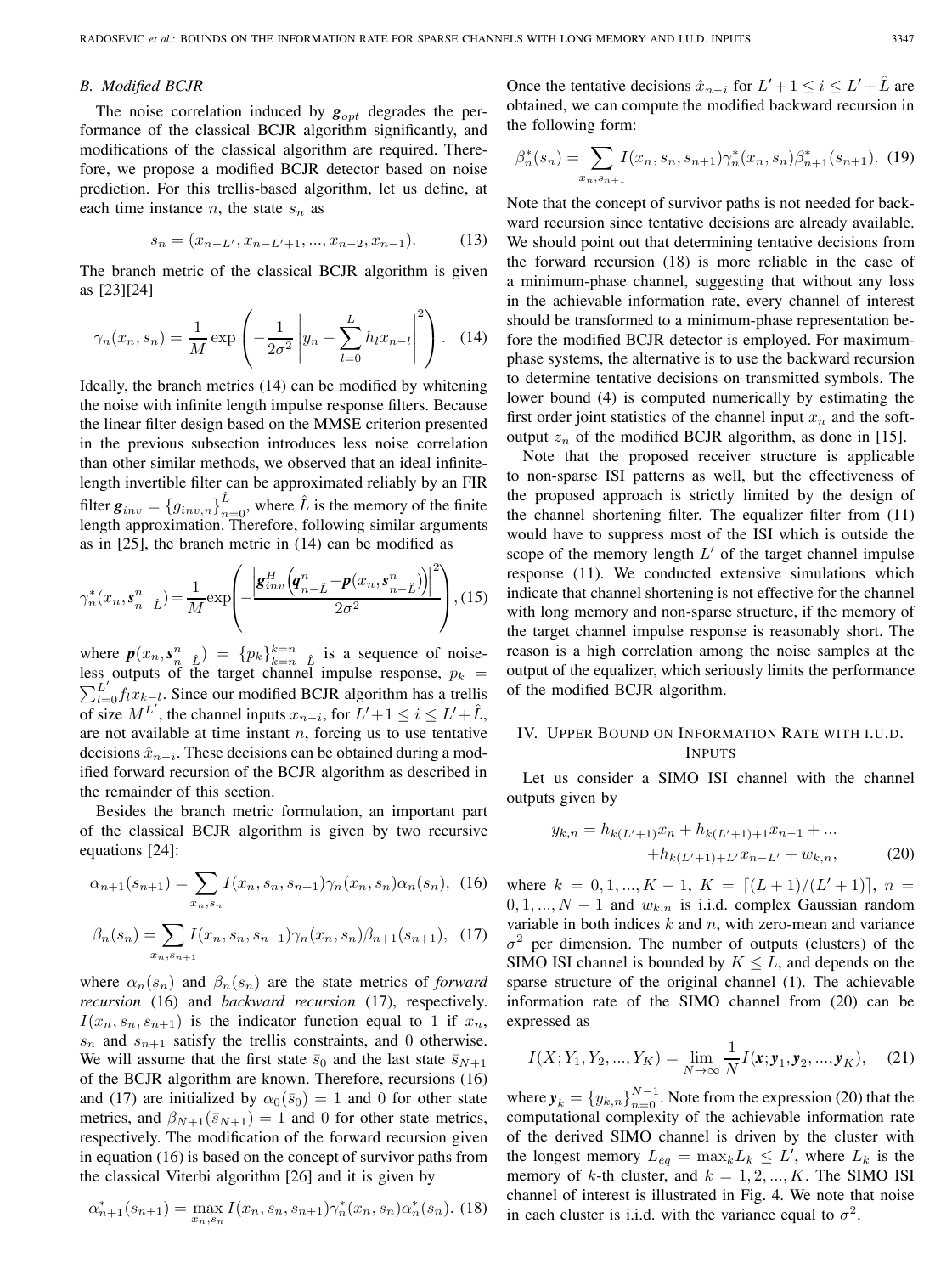

Fig. 4. The derived SIMO ISI channel with  $K$  clusters of memory  $L_k$ ,  $k = 1, 2, ..., K$ .

Instead of the inequality in (6), we can provide a tighter bound on the information rate by noting that we can group channel inputs (for simplicity) into blocks:

$$
I(\mathbf{x}; \mathbf{y}) = I(\mathbf{x}_0^{N-1}; \mathbf{y}_0^{N-1})
$$
\n
$$
= I(\mathbf{a}_0^{N-1}; \mathbf{y}_0^{N-1})
$$
\n
$$
= \sum_{n=0}^{N-1} I(\mathbf{a}_n; \mathbf{y}_0^{N-1} | \mathbf{a}_0^{n-1})
$$
\n
$$
\leq \sum_{n=0}^{N-1} I(\mathbf{a}_n; \mathbf{y}_{1,0}^{N-1}, \mathbf{y}_{2,0}^{N-1}, ..., \mathbf{y}_{K,0}^{N-1} | \mathbf{a}_0^{n-1}),
$$
\n(22)

where  $\boldsymbol{a}_n = \{x_i\}_{i=n-L'}^n$ . The inequality follows from the fact that we consider i.u.d. channel inputs  $x$  and multiple channel observations. This bound is strictly tighter than the one given by the inequality in (6) since we have excluded from the conditioning in (5) the future blocks  $a_{n+L'+1}^{N-1}$ . Hence, we can bound the achievable information rate by that of the SIMO channel obtained by grouping the channel taps into no more than L clusters (by setting  $K = L + 1$  and conditioning on the future blocks we obtain the bound in (5)). At this point, we should indicate that grouping the channel inputs into blocks  $a_n$  of different size in (22), will organize the channel taps differently in order to exploit the knowledge of the sparse structure.

Since this approach for deriving an upper bound is motivated by the desire to avoid the long channel memory, we prefer to group the channel inputs such that the channel taps in all the clusters are either equally spaced, so that the channel is potentially compressible, or all  $L_k$ 's (and consequently  $L_{eq}$ ) are relatively small. From an information theoretical viewpoint we emphasize that relative delays among clusters in the derived SIMO ISI channel in (20) are irrelevant. Therefore, for simplicity, we assume that the first tap in each cluster has zero delay and the last tap is at delay  $L_k$ , i.e. the taps in each cluster in the expression (20) are advanced by  $n$  time instances. Now, the  $k$ -th received element at time instant  $n$ can be written as

$$
y_{k,n} = \sum_{l=0}^{L_k} h_{k,l} x_{n-l} + w_{k,n},
$$
 (23)

where  $h_{k,l}$  are determined from (20). It is useful to re-write the model in the following matrix notation:

$$
\mathbf{y}_k = \mathbf{H}_k \mathbf{x} + \mathbf{w}_k, \tag{24}
$$

where  $y_k$ ,  $x$ , and  $w_k$  are column vectors collecting  $\{y_{k,n}\},$  ${x_n}$ , and  ${w_{k,n}}$ , respectively, while  $\mathbf{H}_k$  is a matrix constructed from the ISI vector  $\{h_{k,n}\}\$ . In the matrix model (24), the dimension of the column vectors is  $N \times 1$ , while the dimension of the matrix  $\mathbf{H}_k$  is  $N \times N$ . The information rate of the system is completely defined by the conditional probability density function of the received vector  $(\mathbf{y}_1, \mathbf{y}_2, \dots, \mathbf{y}_K)$  given *x* = *a*, denoted by  $p(y_1, y_2, \ldots, y_K | a)$ , and can be written as

$$
p(\mathbf{y}_1, \mathbf{y}_2, \dots, \mathbf{y}_K | \mathbf{a}) = \prod_{k=1}^K p(\mathbf{y}_k | \mathbf{a})
$$
  
= 
$$
\prod_{k=1}^K (2\pi\sigma^2)^{-\frac{K}{2}} \exp\left\{-\frac{\|\mathbf{y}_k - \mathbf{H}_k \mathbf{a}\|^2}{2\sigma^2}\right\} (25)
$$

By expanding the expression on the right-hand side of (25) and neglecting factors which do not depend on *a*, we can write

$$
p(\mathbf{y}_1, \mathbf{y}_2, \dots, \mathbf{y}_K | \mathbf{a}) \propto \prod_{k=1}^K \exp\left\{ \frac{2\mathbf{y}_k^H \mathbf{H} \mathbf{a} - \mathbf{a}^H \mathbf{H}_k^H \mathbf{H}_k \mathbf{a}}{2\sigma^2} \right\}
$$
  
= 
$$
\prod_{k=1}^K \exp\left\{ \left( \mathbf{x}^H - \frac{1}{2} \mathbf{a}^H \right) \mathbf{G}_k \mathbf{a} + \mathbf{N}_k \mathbf{a} \right\}, (26)
$$

where we defined

$$
\mathbf{G}_k = \frac{\mathbf{H}_k^H \mathbf{H}_k}{\sigma^2}, \qquad (27)
$$

$$
\mathbf{N}_k = \frac{\boldsymbol{w}_k^H \mathbf{H}_k}{\sigma^2}.
$$
 (28)

Finally, we can re-write (26) as

$$
p(\mathbf{y}_1, \mathbf{y}_2, \dots, \mathbf{y}_K | \mathbf{a}) \propto \exp\left\{ \left( \mathbf{x}^H - \frac{1}{2} \mathbf{a}^H \right) \mathbf{G}_e \mathbf{a} + \mathbf{N}_e \mathbf{a} \right\}, (29)
$$

where we defined

$$
\mathbf{G}_e = \sum_{k=1}^K \mathbf{G}_k, \tag{30}
$$

$$
\mathbf{N}_e = \sum_{k=1}^K \mathbf{N}_k. \tag{31}
$$

It can be easily shown that  $\mathbf{G}_e$  is a valid autocorrelation matrix and that

$$
E\left\{ \mathbf{N}_{e}^{H}\mathbf{N}_{e}\right\} =\mathbf{G}_{e}.
$$
 (32)

In practice, the relationship in (29) indicates that the information rate of the system is completely defined by the matchedfilter representation of the ISI channel, scaled by the noise variance. Particularly, different noise-whitened representations are equivalent when their matched-filter representations are equal, which is well known. Hence, the SIMO channel is equivalent to a SISO channel with matched-filter representation **G**<sub>e</sub>. Practically, the outputs  $z_e = \{z_e\}_{n=0}^{N-1}$  of the equivalent SISO channel in a matched-filter representation can be obtained by matched-filtering and scaling (by the noise variance) of the cluster outputs,  $y_k$ 's, followed by the summing operator. Therefore, the relationship in (29) implies identical achievable information rates of the SIMO channel in (23) and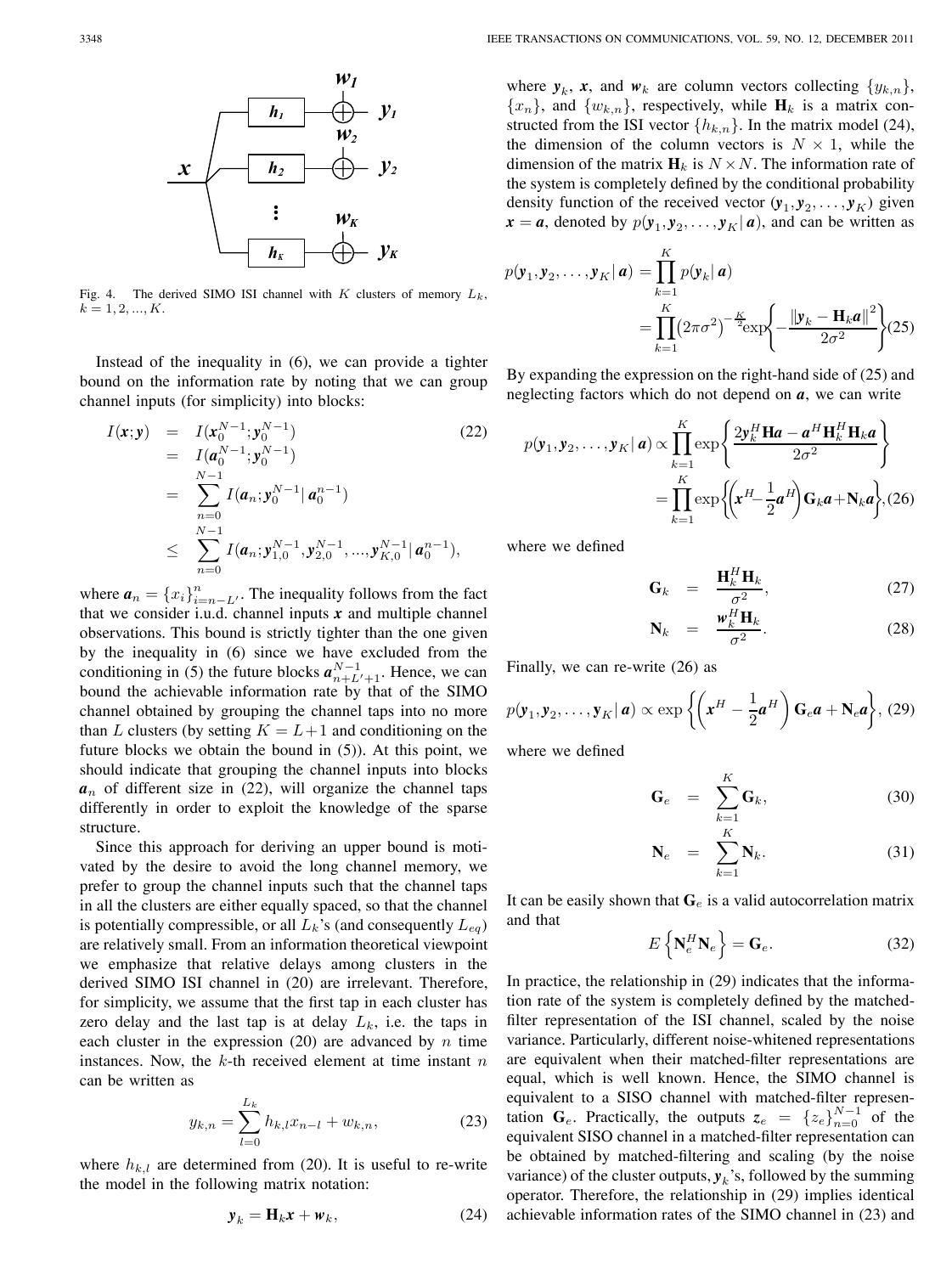the equivalent SISO channel in (29). From the inequality (22), it follows that

$$
I(X;Y) = \lim_{N \to \infty} \frac{1}{N} I(\mathbf{x}; \mathbf{y})
$$
(33)  

$$
\leq \lim_{N \to \infty} \frac{1}{N} I(\mathbf{x}; \mathbf{y}_1, \mathbf{y}_2, ..., \mathbf{y}_K)
$$
  

$$
= \lim_{N \to \infty} \frac{1}{N} I(\mathbf{x}; \mathbf{z}_e)
$$
  

$$
= I_{UB},
$$

where we denote the output sequence of the equivalent SISO channel as  $z_e = \{z_e\}_{n=0}^{N-1}$ . The upper bound  $I_{UB}$  is thus obtained on the achievable information rate for channels with memory. Our first observation is that unlike the bound derived in [1], which depends only on the overall power contained in the channel impulse response, the upper bound (33) depends on the channel structure as well. Note that the computational complexity of this bound depends exponentially on  $L_{eq} \leq L'$ . It is feasible to optimize  $I_{UB}$ , and it can be accomplished through two degrees of freedom inherently present in our approach: the number of clusters  $K$  in (23) and the distribution of the channel taps among the  $K$  clusters. Considering the number of clusters  $K$ , our preliminary results indicate that by choosing fewer clusters, better performance is obtained. Intuitively, this is expected, because in this way we minimize the number of observation sequences  $(y_k)$  is at the receiver. With regard to the distribution of the channel taps among clusters, we rely on our observations which suggest that we should not keep the strongest path alone in the ISI-free cluster (if such a cluster exists), but combine it with other taps. Another observation is that the bound is tighter if clusters have a power ratio that tends to a small value, i.e. we should place the weakest tap into a separate cluster, if feasible.

For non-sparse ISI channels, the idea of clustering the channel taps is also applicable. However, computational complexity of the corresponding upper bound is very high if we are aiming at obtaining a tight bound, i.e. if we split the channel taps into two clusters only, the memory of the SIMO channel will be half of the memory of the original channel, and it cannot be further compressed due to the channel non-sparseness. Increasing the number of clusters will degrade the tightness of the bound for a general ISI channel.

#### V. EXAMPLES

In this section, the performance of the simulation-based bounds that were developed in Section III and Section IV are presented. For each of the channel examples, we will compare the performance of the proposed bounds with those reported in [1], [4] and [5]. The channel impulse responses considered in the computer simulation are shown in Table I.

In Fig. 5 we consider the achievable information rates with BPSK  $(M = 2)$  transmission over the minimum-phase channel  $C_1$ . Note that the channel is sparse with just three non-zero taps, and its delay spread is  $L = 7$ . All the zeros of channel  $C_1$  in the Z-domain are inside the unit circle, making it a minimum-phase system. Consequently, the simulation-based upper bound [5] is very loose as it can be seen from Fig. 5. In order to obtain the proposed upper bound, we group the channel taps  $C_1(0) = 1.0$  and  $C_1(4) = 0.6$  into one cluster,

TABLE I THE CHANNEL IMPULSE RESPONSE EXAMPLES.

| Channel     |    |                                                                                         |
|-------------|----|-----------------------------------------------------------------------------------------|
|             |    | $\frac{1}{\sqrt{1.45}}$ [1 0 0 0 0 6 0 0 0 3]                                           |
| $C_2$       | 5  | $\frac{1}{\sqrt{1.45}}$ [1 0 0 .6 0 .3]                                                 |
| $C_3$       |    | $\frac{1}{\sqrt{1.45}}$ [.3 0 0 .6 0 0 0 1]                                             |
| $C_4$       |    | $\frac{1}{\sqrt{1.49}}$ [.7 0 0 0 .8 0 0 .6]                                            |
| $C_{\rm 5}$ | 50 | $[1 \t8 \t0 \t(25) \t.5 \t.7 \t.5 \t0 \t(18) \t.4 \t.6 \t.4]$<br>$\sqrt{3}$ $\sqrt{31}$ |

and the weak tap  $C_1(7) = 0.3$  into the second cluster. The proposed upper bound now outperforms the simulation-based bound [5], and as it was shown in Section IV, performs better than the power enhancement bound [1] over the entire SNR region. The former approach is illustrated in Fig. 5 as bound  $I_{UB}new$ , sub where we keep the first channel tap  $C_1(0)$  alone. This is clearly poor choice of channel clustering and the bound is very close to the power enhancement bound. The latter approach is trivial for the case of the channel with only three non-zero taps, since the memory of our equivalent SISO channel  $z_e$  reduces to  $L' = 1$ . We also note that our lower bound is tighter than bounds [4] achievable by practical receivers, where we assumed that the memory of the target channel response is  $L' = 3$ . This also indicates that tentative channel decisions obtained through the modified forward recursion of the BCJR algorithm in (18) are reliable, since the filter  $g_{\text{out}}$ induces noise correlation that is mainly suppressed through the perfectly known channel inputs from the state definition in (13). We also compare our bound with the lower bound we presented previously in [11], which utilizes a detector based on the application of the sum-product algorithm to the factor graph of the channel impulse response. The performance of this detector converges to that of the optimal BCJR detector, since  $C_1$  does not have cycles of length less than 6. We observe that our bound, based on a channel shortening filter and the modified BCJR detector, converges to the optimal detector performance for high SNR, while slight degradation is observed for low SNR, where tentative decisions are less reliable.

In Fig. 6 we consider a minimum-phase channel  $C_2$  with a channel structure similar to  $C_1$ . The span of the ISI is shorter, and for  $L' = 3$  the simulation-based upper bound [5], based on the reduced-search on the full-complexity trellis, is tighter than the one for  $C_1$ . The reason for such behavior is that more channel states carrying significant portion of the estimated probability mass of the channel output sequence are included into reduced-search. Since we use the same strategy of grouping channel taps into the clusters, our upper bound is the same as in the case of the previous channel  $C_1$ . We also observe that the tightness of our lower bound is slightly improved, since prefiltering will introduce less correlation in the noise by canceling out only the weak ISI components for tap indices strictly greater than  $L' = 3$ . We note that our bound performs almost as well as the one previously proposed [11] for factor graph-based detector.

In Fig. 7 we consider a maximum-phase representation of  $C_1$ . The tightness of our upper bound is similar to the one for the minimum-phase channel, since the power ratio among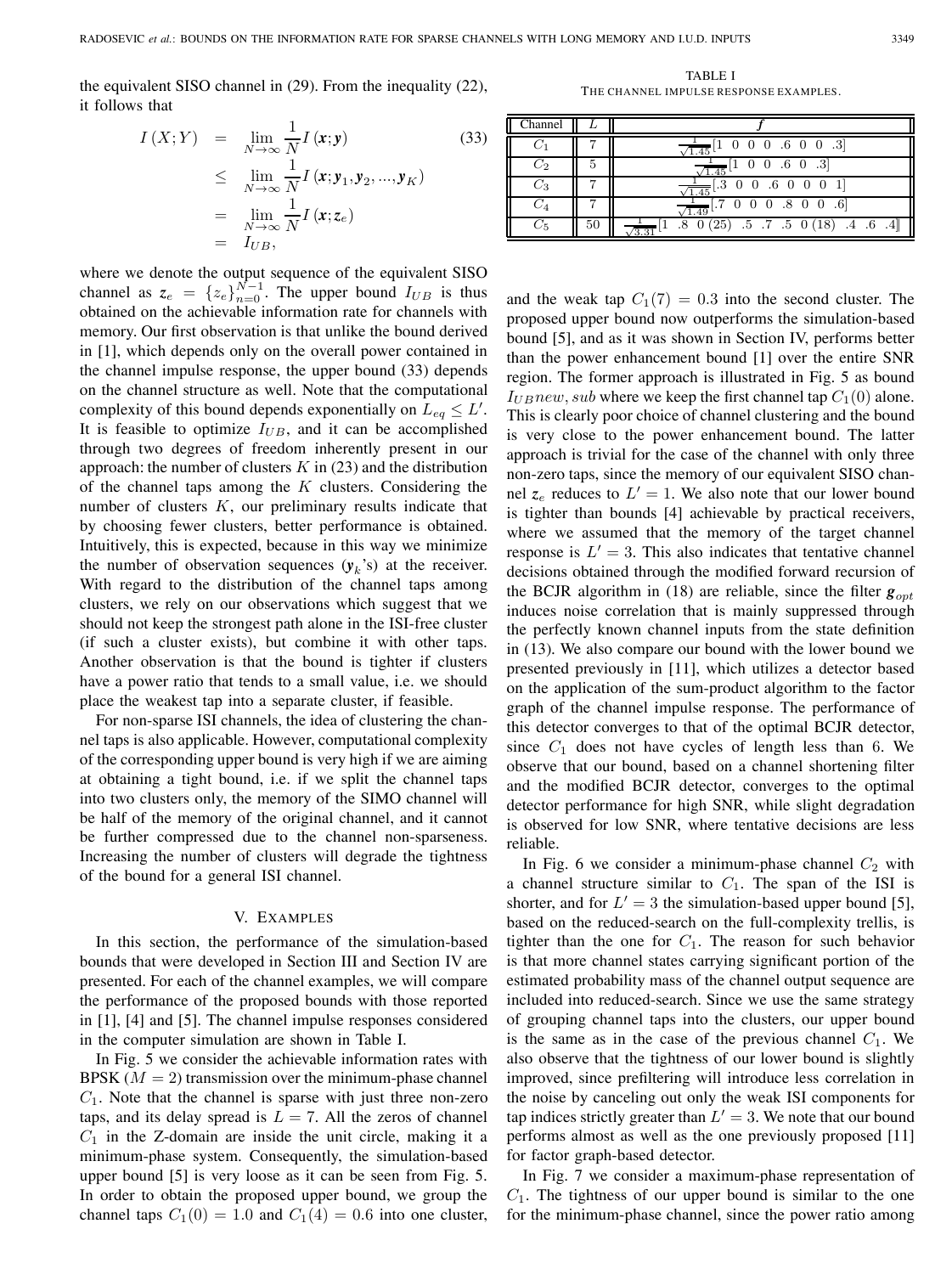

Fig. 5. Bounds on the achievable information rate for minimum-phase channel  $C_1$ . Target memory  $L' = 3$  is assumed for the computation of both,  $I_{UB}$  and  $I_{LB}$  new.



Fig. 6. Bounds on the achievable information rate for minimum-phase channel  $C_2$ . Target memory  $L' = 3$  is assumed for the computation of both,  $I_{UB}new$  and  $I_{LB}new$ .

channel taps is the same as in the previous examples. The simulation-based upper bound [5] is significantly looser for the entire SNR region, and therefore, it is omitted from the figure. As for the lower bound, the performance is seriously degraded unless we redefine our approach to increase the reliability of tentative decisions. This can be accomplished by running the modified backward recursion in (19) as in (18), and then the modified forward recursions with these decisions. With this approach, we observe significant improvement in the receiver performance as shown in Fig. 7 by comparing  $I_{LB}new, backward$  with  $I_{LB}new, forward$ . We note that the lower bound based on the power degradation argument is sensitive to the phase of the channel. Since  $C_3$  and  $C_1$ are equivalent channels, identical performance comparison as in Fig. 5 between our bound and the one previously proposed [11] is observed.

In Fig. 8 we consider a mixed-phase channel  $C_4$ . For this channel the upper bound is similar to those from the previous examples, and obtained by grouping  $C_4(0)$  and  $C_4(4)$ 



Fig. 7. Bounds on the achievable information rate for maximum-phase channel  $C_3$ . Target memory  $L' = 3$  is assumed for the computation of  $I_{UB}$ new,  $I_{LB}$ new, forward and  $I_{LB}$ new, backward.



Fig. 8. Bounds on the achievable information rate for mixed-phase channel  $C_4$ . Target memory  $L' = 3$  is assumed for the computation of  $I_{UB}new$ ,  $I_{LB}new$  and  $I_{LB}new$ ,  $min-phase$ .

into one cluster and  $C_4(7)$  into a second one, whereas the lower bound shows a degradation due to unreliable tentative decisions, obtained either by means of forward or backward recursion. We also observe that the bound based on factor graphs [11] outperforms our bound  $I_{LB}$  significantly. This result suggests that a mixed-phase type of channel may be transformed either to a minimum-phase or a maximumphase representation  $(I_{LB}new, min-phase)$  prior to the application of the reduced-state modified BCJR. However, this method will certainly provide a looser lower bound than the one treated in our approach, because the modified BCJR shows the best performance for the minimum-phase channel representation. The validity of the bound obtained from the minimum-phase representation, follows from the fact that the achievable information rate of the channel is insensitive to the channel phase.

In Fig. 9 we illustrate the proposed bounds for the channel  $C_5$  (with long memory of  $L = 50$ ), and clustered nonzero tap pattern, where few consecutive channel taps carry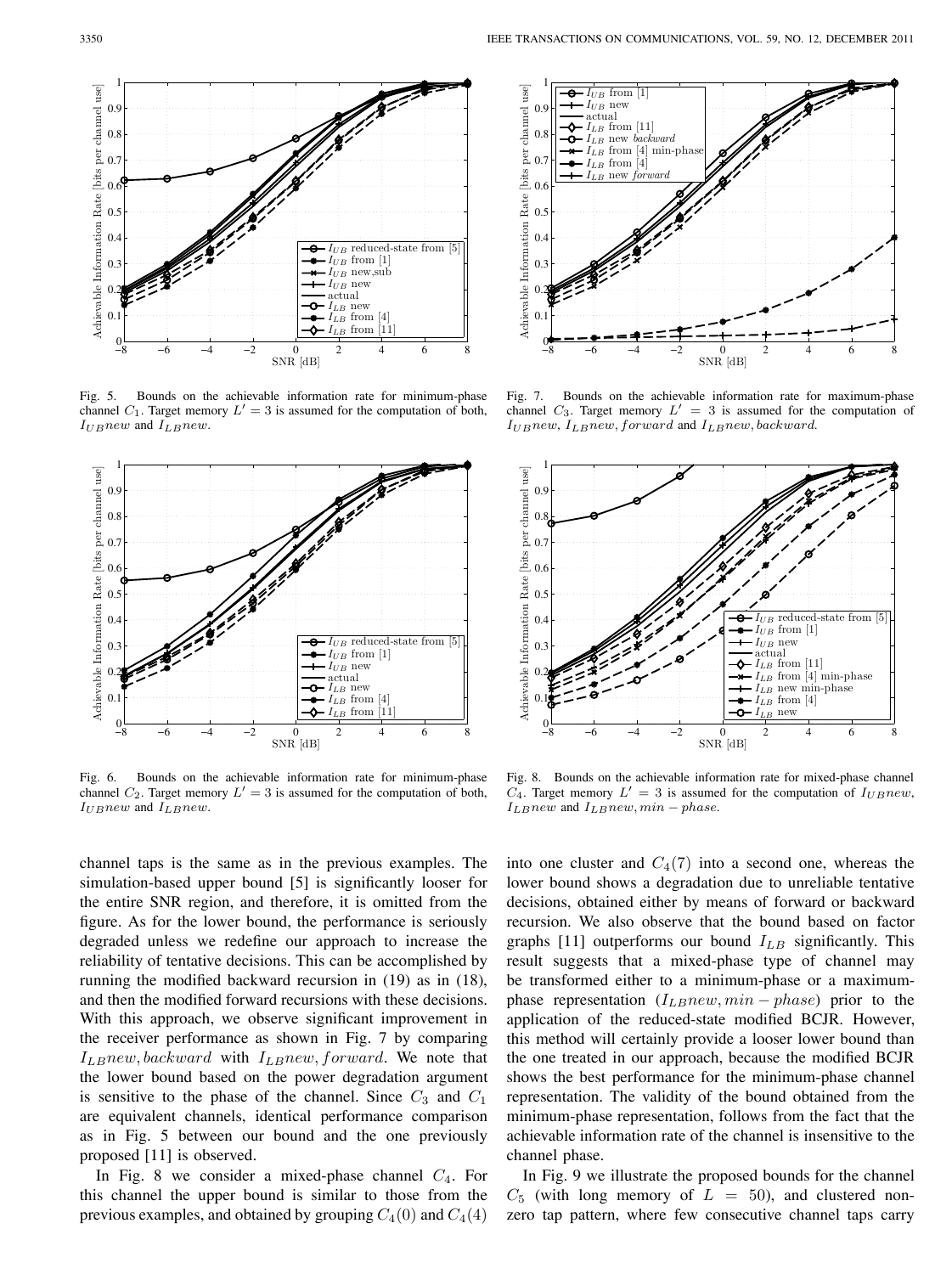

Fig. 9. Bounds on the achievable information rate for minimum-phase channel  $C_5$ . Target memory  $L' = 9$  is assumed for the computation of both,  $I_{UB}$  new and  $I_{LB}$  new.

significant energy. The simulation-based upper bound [5] is omitted since it is loose for the entire SNR region. We derive the proposed upper bound by assigning each of the channel clusters to the clusters of the SIMO channel (23). As we observe, the proposed upper bound shows a significant improvement with respect to the bound [1] based on the power enhancement argument. The new lower bound on the channel impulse response shows significant improvement with respect to the one based on the power degradation argument due to strong ISI components present in the large delay spread of the channel  $C_5$ . We emphasize that  $L' = 9$  is considered to be sufficiently large in order for the actual target channel impulse response  $f$  to be relatively close to the optimal one  $f_{\text{opt}}$  for this example. Since the receiver used in [11] requires calibration of various parameters that are critical for the proper functionality of the detector, this bound was not considered in the case of the realistic UWA channel with the large delay spread, as in the case of  $C_5$ . The newly proposed detector has slight performance degradation, and significantly lower implementation complexity, which is the main reason why we favor it.

#### VI. CONCLUDING REMARKS

Upper and lower bounds on the achievable information rate of the discrete-time additive white Gaussian channel with long memory and sparse structure are examined. The proposed lower bound is attainable by practical receivers, with varying degrees of tightness depending upon the specific receiver used. Particularly we consider a receiver structure consisting of a channel shortening filter and a modified BCJR detector with the objective of obtaining a suboptimal softoutput detector with reasonable performance/complexity tradeoff. The lower bound improves upon usefulness of the existing bounds for minimum-phase and maximum-phase channels, and indicates the utility of the considered reduced-complexity receiver. For mixed-phase systems, the lower bound shows poor performance due to the unreliable tentative decisions made by the modified BCJR algorithm. The proposed upper bound is based on grouping of the channel taps into clusters. Performance of the upper bound depends on the strategy for channel clustering, and it can be optimized further by computer search. For sparse channels with a long memory, this approach leads to a significant complexity reduction in the simulation of the newly defined SISO channel, which also yields the upper bound on the achievable information rate of the actual channel. As illustrated by examples, the upper bound significantly outperforms the bounds previously published in the literature.

#### **REFERENCES**

- [1] S. Shamai, L. H. Ozarow, and A. D. Wyner, "Information rates for a discrete-time Gaussian channel with intersymbol interference and stationary inputs," *IEEE Trans. Inf. Theory*, vol. 37, pp. 1527–1539, Nov. 1991.
- [2] D. Arnold and H.-A. Loeliger, "On the information rate of binary-input channels with memory," *Proc. 2001 IEEE Int. Conf. Commun.*, vol. 9, pp. 2692–2695.
- [3] H. D. Pfister, J. B. Soriaga, and P. H. Siegel, "On the achievable information rates of finite state ISI channels," in *Proc. 2001 IEEE GLOBECOM*, pp. 2992–2996.
- [4] S. Shamai (Shitz) and R. Laroia, "The intersymbol interference channel: lower bounds on capacity and channel precoding loss," *IEEE Trans. Inf. Theory*, vol. 42, no. 5, pp. 1388–1404, Sep. 1996.
- [5] D. M. Arnold, H. Loeliger, P. O. Vontobel, A. Kavcic, and W. Zeng, "Simulation-based computation of information rates for channels with memory," *IEEE Trans. Inf. Theory*, vol. 52, pp. 3498–3508, Aug. 2006.
- [6] F. Rusek and D. Fertonani, "Lower bounds on the information rate of intersymbol interference channels based on the Ungerboeck observation model," in *Proc. 2009 IEEE International Symp. Inf. Theory*.
- [7] P. Sadeghi, P. O. Vontobel, and R. Shams, "Optimization of information rate upper and lower bounds for channels with memory," *IEEE Trans. Inf. Theory*, vol. 55, pp. 663–688, Feb. 2009.
- [8] S. Jeong and J. Moon, "Computing lower bounds on the information rate of the intersymbol interference channels," arXiv:1001.3911v1 [cs.IT], Jan. 2010.
- [9] W. J. Higley, "Self-adaptive processes for the mitigation of coherent multipath in ocean acoustics," Ph.D. dissertation, University of California at San Diego, 2007.
- [10] Z. Zhang, T. M. Duman, and E. M. Kurtas, "Achievable information rates and coding for MIMO systems over ISI channels and frequency-selective fading channels," *IEEE Trans. Commun.*, vol. 52, pp. 1698–1710, Oct. 2004.
- [11] A. Radosevic, D. Fertonani, T. M. Duman, J. G. Proakis, and M. Stojanovic, "Capacity of MIMO systems in shallow water acoustic channels," in *Proc. 2009 IEEE Asilomar Conf. Signals, Syst. Comput.*
- [12] G. Colavolpe and G. Germi, "On the application of factor graphs and the sum-product algorithm to ISI channels," *IEEE Trans. Commun.*, vol. 53, pp. 818–825, May 2005.
- [13] J. G. Proakis, *Digital Communications*, 4th edition. McGraw-Hill, 2001.
- [14] T. M. Cover and J. A. Thomas, *Elements of Information Theory*. John Wiley & Sons, Inc., 1991.
- [15] S. ten Brink, G. Kramer, and A. Ashikhmin, "Design of low-density parity-check codes for modulation and detection," *IEEE Trans. Commun.*, vol. 52, no. 4, pp. 670–678, Apr. 2004.
- [16] N. Benvenuto and R. Marchesani, "The Viterbi algorithm for sparse channels," *IEEE Trans. Commun.*, vol. 44, no. 3, pp. 287–289, Mar. 1996.
- [17] N. C. McGinty, R. A. Kennedy, and P. Hoeher, "Parallel trellis Viterbi algorithm for sparse channels," *IEEE Commun. Lett.*, vol. 2, no. 5, pp. 143–145, May 1998.
- [18] J. Moon and W. Zeng, "Equalization for maximum likelihood detectors," *IEEE Trans. Magn.*, vol. 31, pp. 1083–1087, Mar. 1995.
- [19] N. Al-Dhahir and J. M. Cioffi, "Efficiently computed reduced-parameter input-aided MMSE equalizers for ML detection: a unified approach," *IEEE Trans. Inf. Theory*, vol. 42, pp. 903–915, May 1996.
- [20] A. Radosevic, J. G.Proakis, and M. Stojanovic, "Statistical characterization and capacity of shallow water acoustic channels," in *Proc. 2009 IEEE Oceans Conf.*
- [21] J. Chow and J. M. Cioffi, "A cost-effective maximum likelihood receiver for multicarrier systems," in *Proc. 1992 Int. Conf. Commun.*, pp. 948– 952.